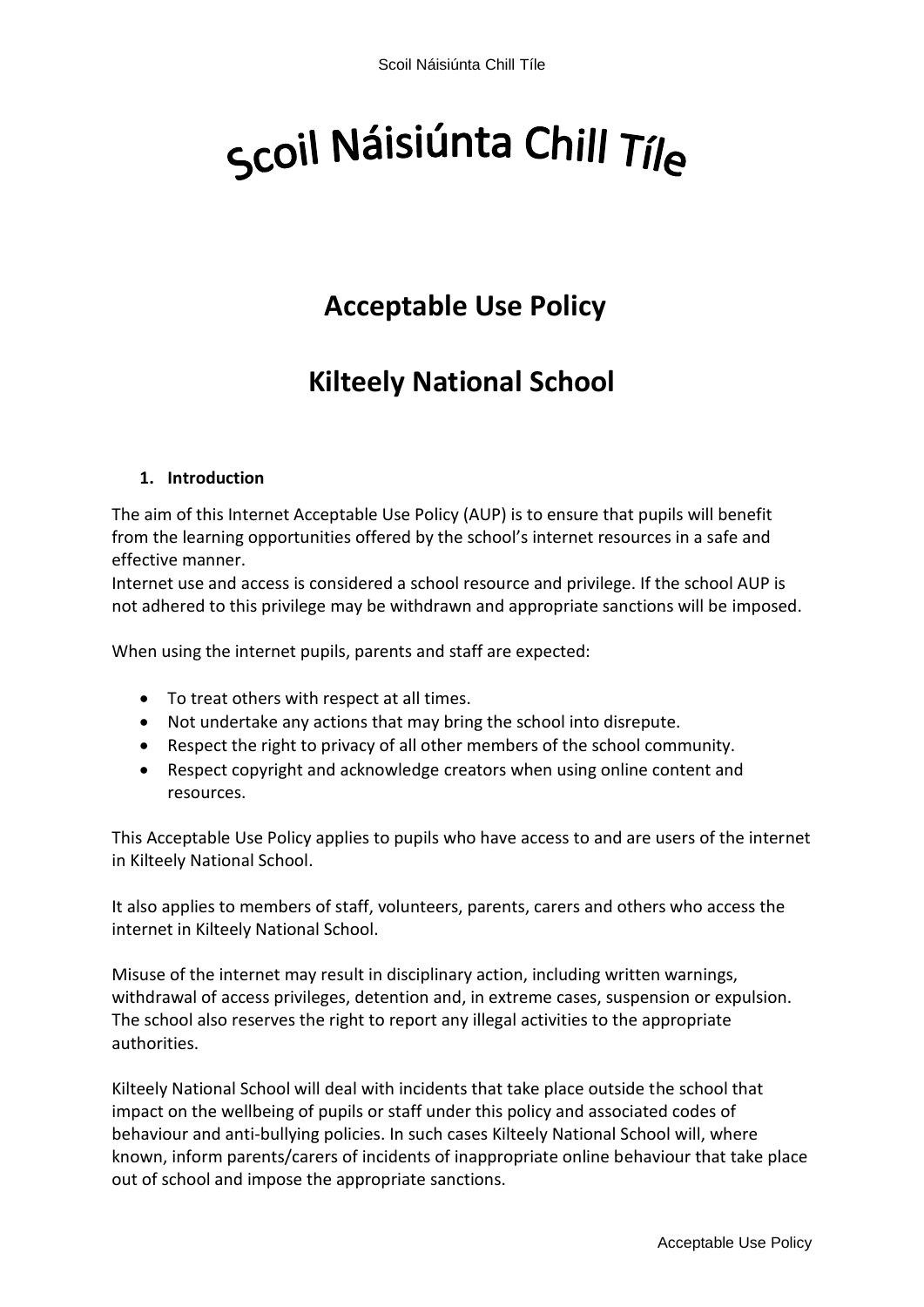Kilteely National School implements the following strategies on promoting safer use of the internet:

- Pupils will be provided with education in the area of internet safety as part of our implementation of the SPHE curriculum.
- Internet safety advice and support opportunities are provided to pupils in Kilteely National School through our teaching of ICT.
- Teachers will be provided with continuing professional development opportunities in the area of internet safety.
- Kilteely National School participates in Safer Internet Day activities to promote safer more effective use of the internet.

This policy and its implementation will be reviewed annually by the following stakeholders:

• Board of Management, teaching staff, support staff, pupils, and parents

This policy has been developed by, Deputy Principal, staff and representatives of the Board of Management.

The school will monitor the impact of the policy using:

- Logs of reported incidents.
- Monitoring logs of internet activity (including sites visited).

Should serious online safety incidents take place the principal, Sarah Jones should be informed.

The implementation of this Internet Acceptable Use policy will be monitored by staff and the Board of Management.

#### **2. Content Filtering**

Kilteely National School has chosen to implement the following level on content filtering on the Schools Broadband Network:

 Level 4 This level allows access to millions of websites including games and YouTube but blocks access to websites belonging to the personal websites category and websites such as Facebook belonging to the Social Networking category.

Pupils taking steps to by-pass the content filter by using proxy sites or other means may be subject to disciplinary action, including written warnings, withdrawal of access privileges, detention and, in extreme cases, suspension or expulsion.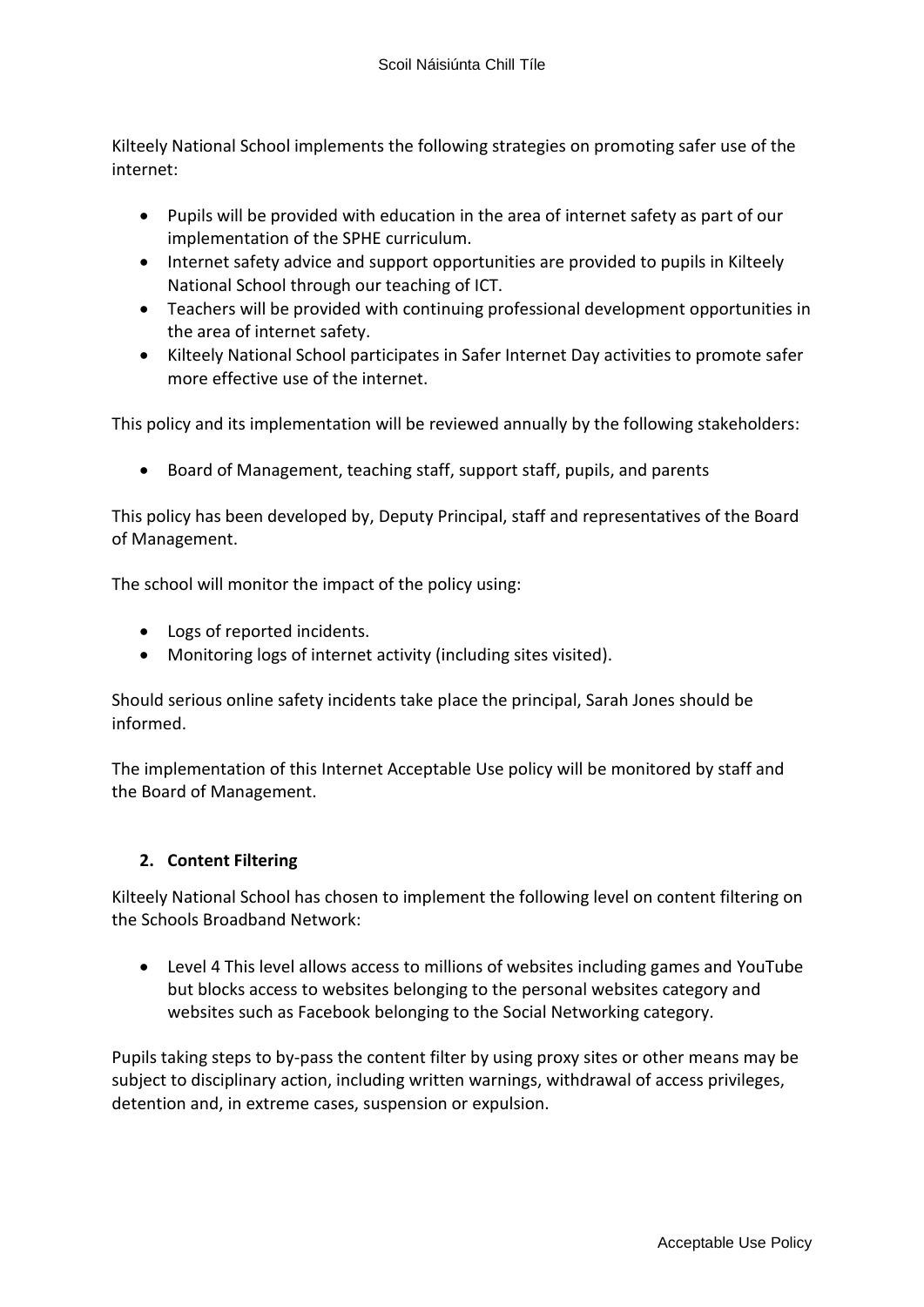#### **3. Web Browsing and Downloading**

Pupils will not intentionally visit internet sites that contain obscene, illegal, hateful or otherwise objectionable materials.

Pupils will report accidental accessing of inappropriate materials in the classroom to their teacher.

Pupils will report accidental accessing of inappropriate materials in school but outside the classroom to their class teacher.

Pupils and staff will not copy information from the internet without acknowledging the creator and referencing the source of the content.

Pupils and staff will be aware that any usage, including distributing or receiving information, school-related or personal, may be monitored for unusual activity, security and/or network management reasons.

Pupils will use the school's internet connection only for educational and career development activities.

Pupils will not engage in online activities such as uploading or downloading large files that result in heavy network traffic which impairs the service for other internet users.

Pupils will not download or view any material that is illegal, obscene, and defamatory or that is intended to annoy or intimidate another person.

Use of file sharing and torrent sites is allowed with staff permission.

Downloading by pupils of materials or images not relevant to their studies is not allowed.

#### **4. Email and Messaging**

The use of personal email accounts is only allowed at Kilteely National School with expressed permission from members of the teaching staff.

Pupils should not under any circumstances share their email account login details with other pupils.

Pupils should not use school email accounts to register for online services such as social networking services, apps, and games.

Pupils will use approved class email accounts only under supervision by or permission from a teacher.

Pupils should be aware that email communications are monitored.

Pupils will not send any material that is illegal, obscene, and defamatory or that is intended to annoy or intimidate another person.

Pupils will not use of school email accounts or personal emails.

Pupils should immediately report the receipt of any communication that makes them feel uncomfortable, is offensive, discriminatory, threatening or bullying in nature and must not respond to any such communication.

Pupils should avoid opening emails that appear suspicious. If in doubt, pupils should ask their teacher before opening emails from unknown senders.

#### **5. Social Media**

Use of instant messaging services and apps including Snapchat, Whats Apps, G Chat etc. is not allowed in Kilteely National School.

Use of blogs such as Word Press, Tumblr etc. is allowed in Kilteely National School.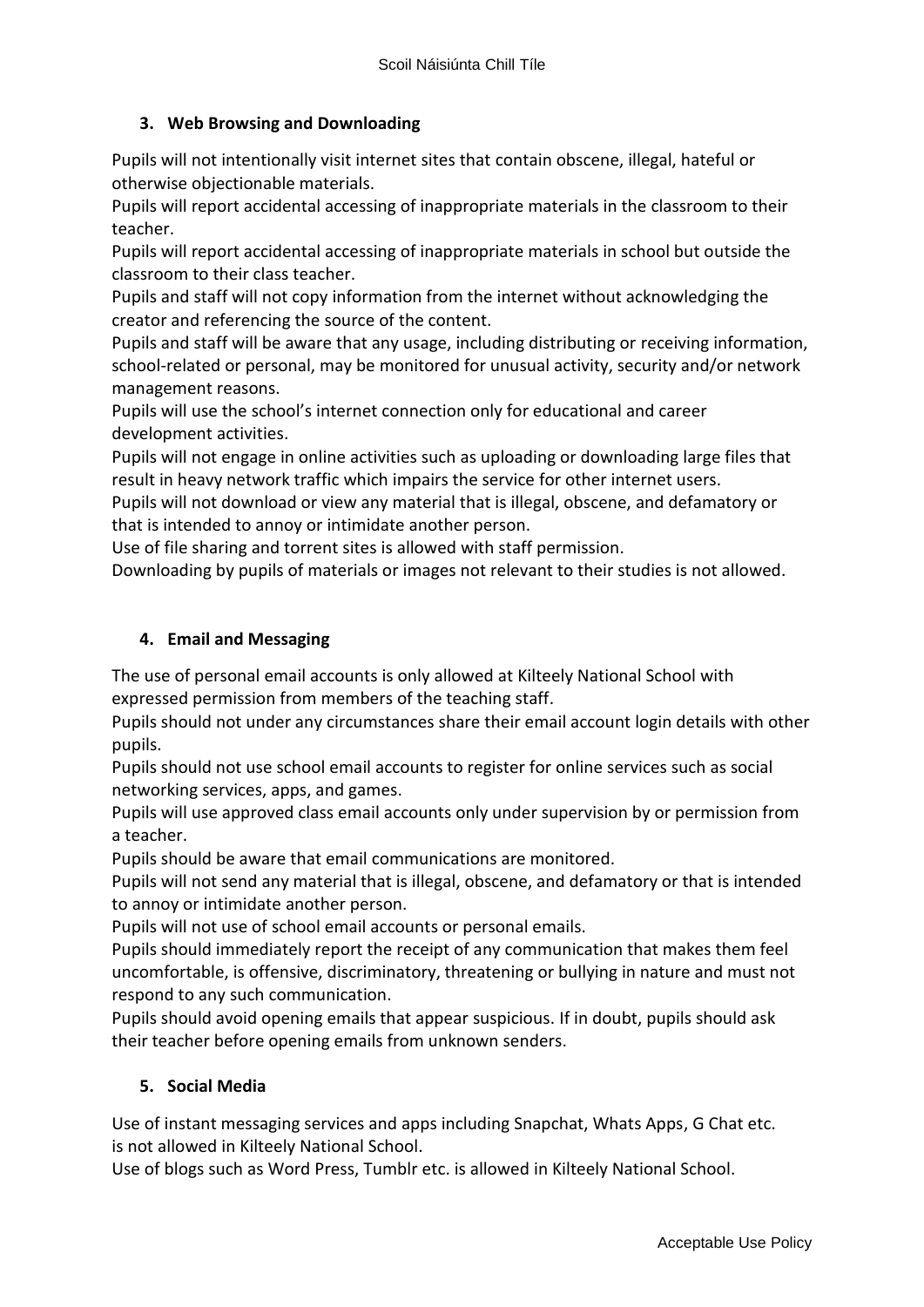Use of video streaming sites such as YouTube and Vimeo etc. is with express permission from teaching staff.

Staff, parents and pupils must not use social media and the internet in any way to harass, insult, abuse or defame pupils, their family members, staff, other members of the Kilteely National School community

Staff and pupils must not discuss personal information about pupils, staff and other members of the Kilteely National School community on social media.

Staff and pupils must not use school email addresses for setting up personal social media accounts or to communicate through such media.

Staff and pupils must not engage in activities involving social media which might bring Kilteely National School into disrepute.

Staff and pupils must not represent your personal views as those of bring Kilteely National School on any social medium.

#### **6. Personal Devices**

Pupils using their own technology in school should follow the rules set out in this agreement, in the same way as if they were using school equipment.

Pupils are not allowed to bring personal internet-enabled devices into Kilteely National School. Under our Mobile Phone & Electrical Device Policy, personal devices are not allowed in school without the expressed permission of the class teacher and the written permission & indemnification of the parents. This may occur during exceptional circumstances and/or project work.

Pupils using their own technology in school, such as leaving a mobile phone turned on or using it in class, sending nuisance text messages, or the unauthorised taking of images or recording with a mobile phone camera or other such devices, still or moving is in direct breach of the school's Acceptable Use Policy.

#### **7. Images & Video**

Care should be taken when taking photographic or video images that pupils are appropriately dressed and are not participating in activities that might bring the individuals or the school into disrepute.

At Kilteely National School, pupils must not take, use, share, publish or distribute images of others without their permission.

Taking photos or videos on school grounds or when participating in school activities is allowed once care is taken that no harm is done to staff or pupils of Kilteely National School.

Pupils must not share images, videos or other content online with the intention to harm another member of the school community regardless of whether this happens in school or outside.

Sharing explicit images and in particular explicit images of pupils and/or minors is an unacceptable and absolutely prohibited behaviour, with serious consequences and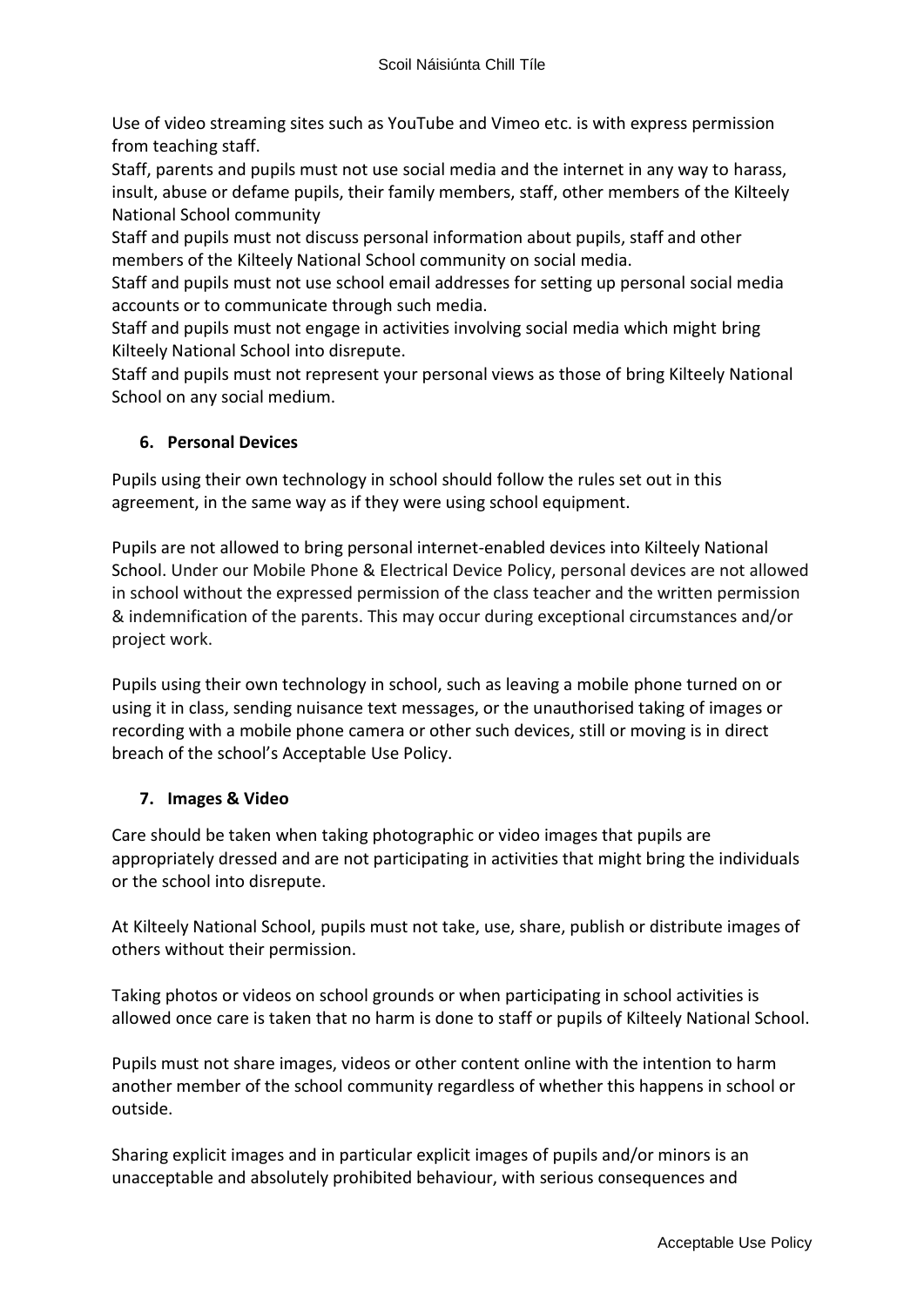sanctions for those involved. Sharing explicit images of other pupils automatically incurs suspension as a sanction.

#### **8. Cyberbullying**

When using the internet pupils, parents and staff are expected to treat others with respect at all times.

Engaging in online activities with the intention to harm, harass, or embarrass and another pupil or member of staff is an unacceptable and absolutely prohibited behaviour, with serious consequences and sanctions for those involved.

Measures are taken by Kilteely National School to ensure that staff and pupils are aware that bullying is defined as unwanted negative behaviour, verbal, psychological or physical, conducted by an individual or group against another person (or persons) and which is repeated over time. This definition includes cyber-bullying even when it happens outside the school or at night. The prevention of cyber bullying is an integral part of the anti-bullying policy of our school.

#### **9. School Websites**

Pupils will be given the opportunity to publish projects, artwork or school work on the internet in accordance with clear policies and approval processes regarding the content that can be loaded to the school's website.

The website will be regularly checked to ensure that there is no content that compromises the safety, privacy, or reputation of students or staff.

The publication of student work will be coordinated by a teacher.

Kilteely National School l will use only digital photographs, audio or video clips of focusing on group activities. Content focusing on individual students will only be published on the school website with parental permission.

Personal student information including home address and contact details will not be published on Kilteely National School web pages.

Kilteely National School will avoid publishing the first name and last name of pupils in video or photograph captions published online.

#### **10. Remote Learning**

In circumstances where teaching cannot be conducted on the school premises, teachers may use Zoom or SeeSaw, or other platforms approved by the Principal as platforms (the "Online Platforms") to assist with remote teaching where necessary.

The school has signed up to the terms of service of the Online Platforms in use by the school. The School has enabled the most up to date security and privacy features which these Online Platforms provide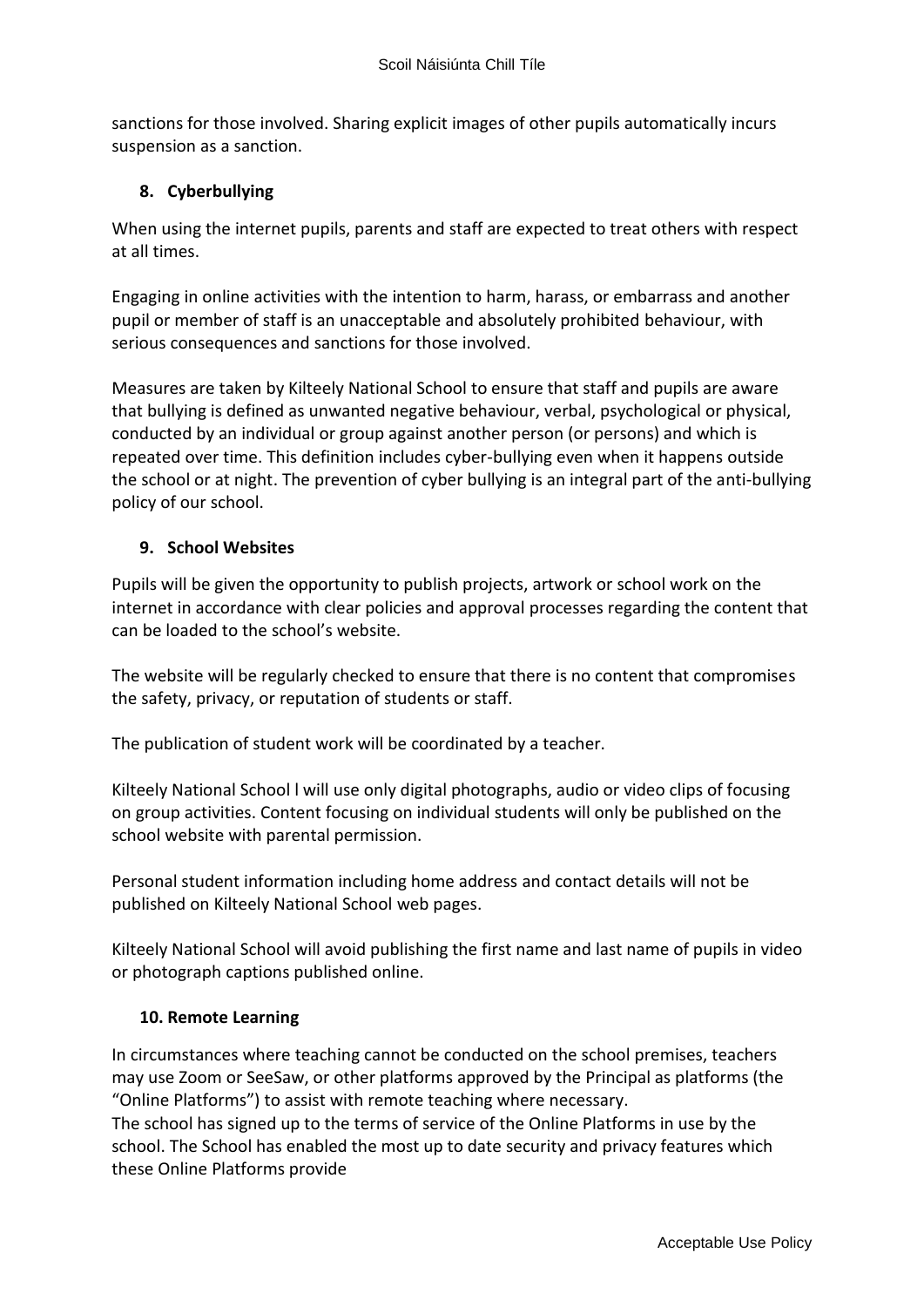In the case of Seesaw, parents/guardians will be provided with a code and will be expected to monitor the child's access to and use of the platform.

In the case of Seesaw and any other relevant platform, parents/guardians will be expected to monitor any uploaded content.

In the case of Zoom, parents/guardians must consent to the use of the email addresses provided by them on Aladdin to allow their children access to online assemblies, class meets with their teacher etc.

Parents/Guardians must also agree to monitor their child's participation in any such communications conducted on the Online Platforms.

Parents/Guardians must agree to ensure their child's behaviour adheres to Kilteely National School Anti-Bullying Policy, Code of Behaviour, Communications Policy, Remote Teaching and Learning Policy and other relevant policies.

Parents/Guardians, children and staff must not use devices to record and/or alter in any way audio, image or video – live or pre-recorded - unless specifically permitted by the school.

Parents/Guardians, children and staff must also be vigilant in terms of child protection with regards to recording children online.

Parents/Guardians, children and staff must ensure that they never share any media of children in school online, including their own social media profiles unless expressly permitted by the school and anyone appearing in the media.

Emails sent by and to staff members should be respectful in tone. A staff member is entitled not to respond to an email that they, themselves, deem to be disrespectful in tone. It is recommended that a staff member who receives an email like this makes contact with the principal and agrees a suitable means of communication with sender.

Excessive contact from an individual, staff to parent, parent to staff, staff to staff is unacceptable. Parents and staff have the right to ask for less communication. Any form of email or online communication that falls under the definition of harassment will be treated in the same manner as any other form of harassment.

Avoid any negative conversations about children, staff or parents/guardians on social media and messaging (Whatsapp, Messenger etc.) accounts. If you have an issue with something in the Acceptable Technology Use Policy school, social media and messaging apps are not the place to raise it. When inappropriate communications are reported, the School will request they are deleted.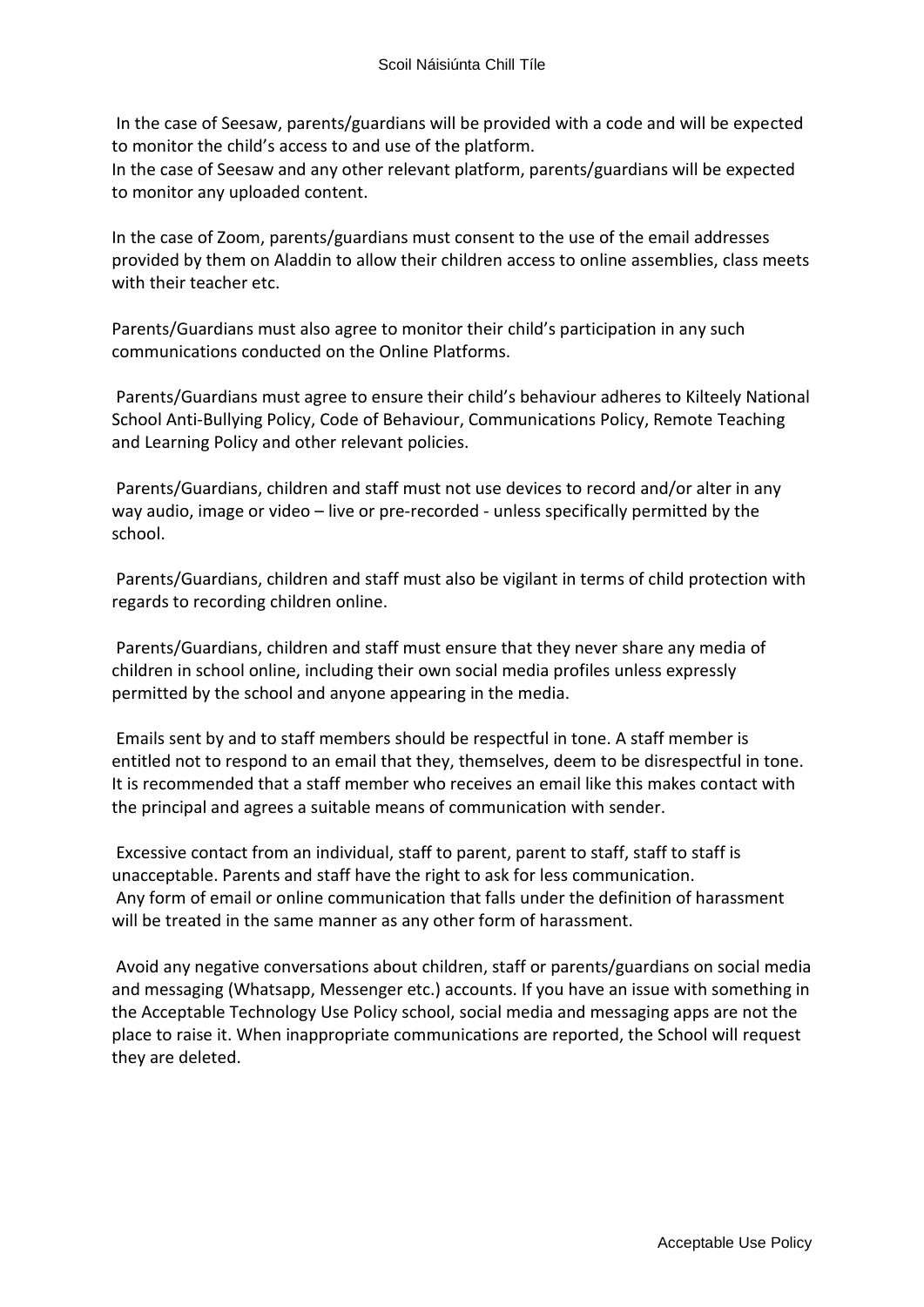#### **11. Implementation and Review**

This policy refers to all applicants from the date of its ratification and approval of the Board of Management. It supersedes previous policies. The board will continue to monitor all aspects if this policy and the policy will be amended and updated as required.

This policy was adopted by the Board of Management of Kilteely N.S. at the meeting held on 24th November 2020.

Signed:

Rev. Joe Tynan Sarah Jones Sarah Jones Sarah Jones Sarah Jones Sarah Jones Sarah Jones Sarah Jones Sarah Jones Chairperson, Board of Management Principal, Kilteely N.S.

### **Permission Form**